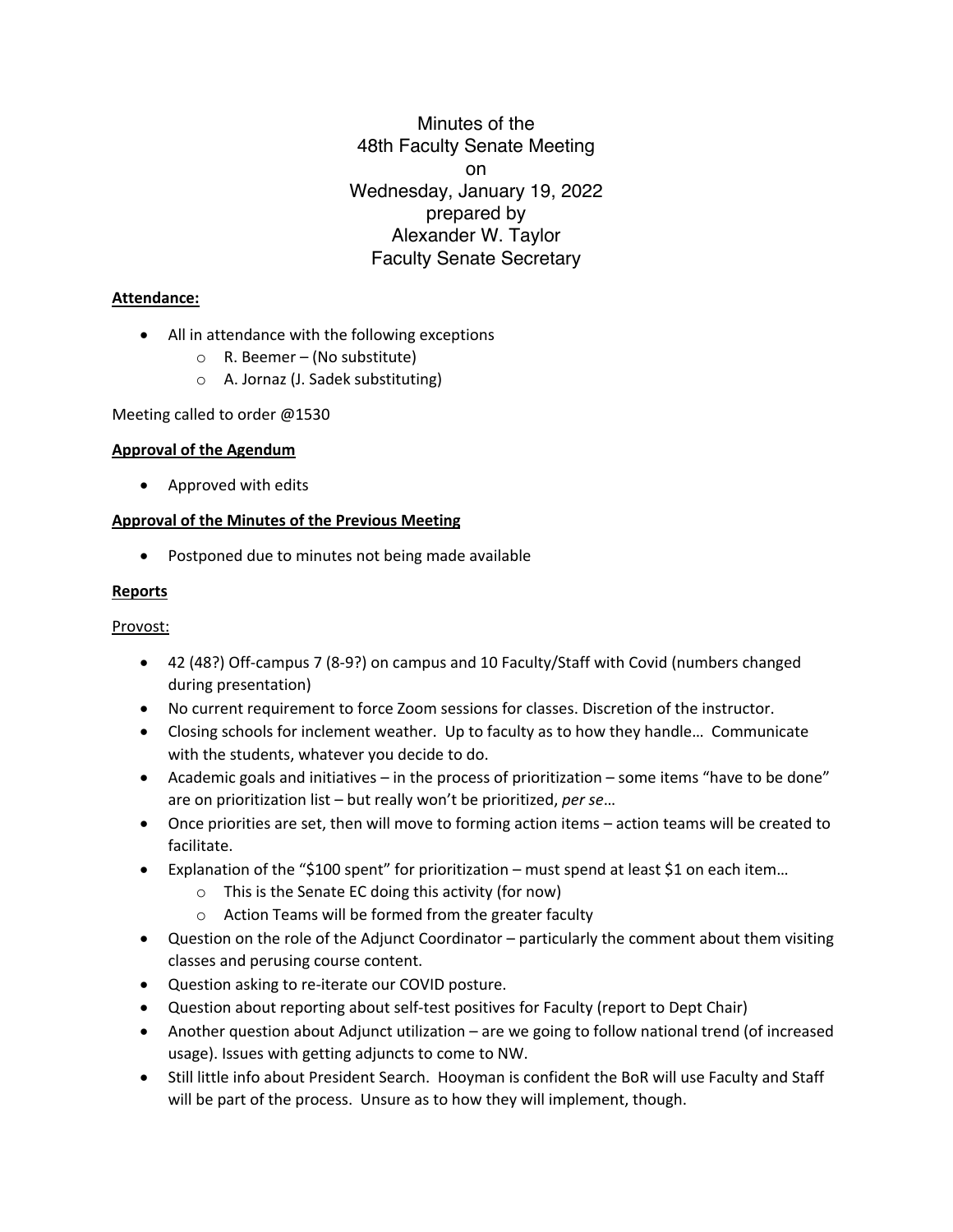• Change to Faculty Positions – the "Online Lecturer" – Do we have one yet? Answer – not yet…

### President:

- Covid-19 mitigation and leadership information passed on to Provost
	- o Some chairs haven't been enforcing mask policies…
- Policy on Policies changes approved by BOR, reflected updates on group/administrator levels but no changes in substance
- Changes to workflow still being considered and making their way to final approval
- HURON real long-term data vs Covid-19 trends
	- o We are requesting that the data be separated (Hooyman is handling)
- Recruitment events weekends?
	- o Pass on reports if weekend requests are occurring.
	- o Sabio is request a full-time position to run Proctoring center
		- Idea is to create a longer term institutional knowledge on processes and policies – as opposed to students handling (which move on too quickly)
		- Faculty Senate asked to support via a Memo
		- Comment that we need more info on the need and justification
		- There has been issues in the past is it appropriate to have students proctoring other students

### Academic Petitions:

• No presentation due to time constraints

Academic Appeals:

• No presentation due to time constraints

Curriculum and Degree Requirements:

• No presentation due to time constraints

## Designated Curricular Matters

• No presentation due to time constraints

### Assessment

• No presentation due to time constraints

Faculty Welfare:

• No presentation due to time constraints

Budget and Finance

• No presentation due to time constraints

Teaching and Learning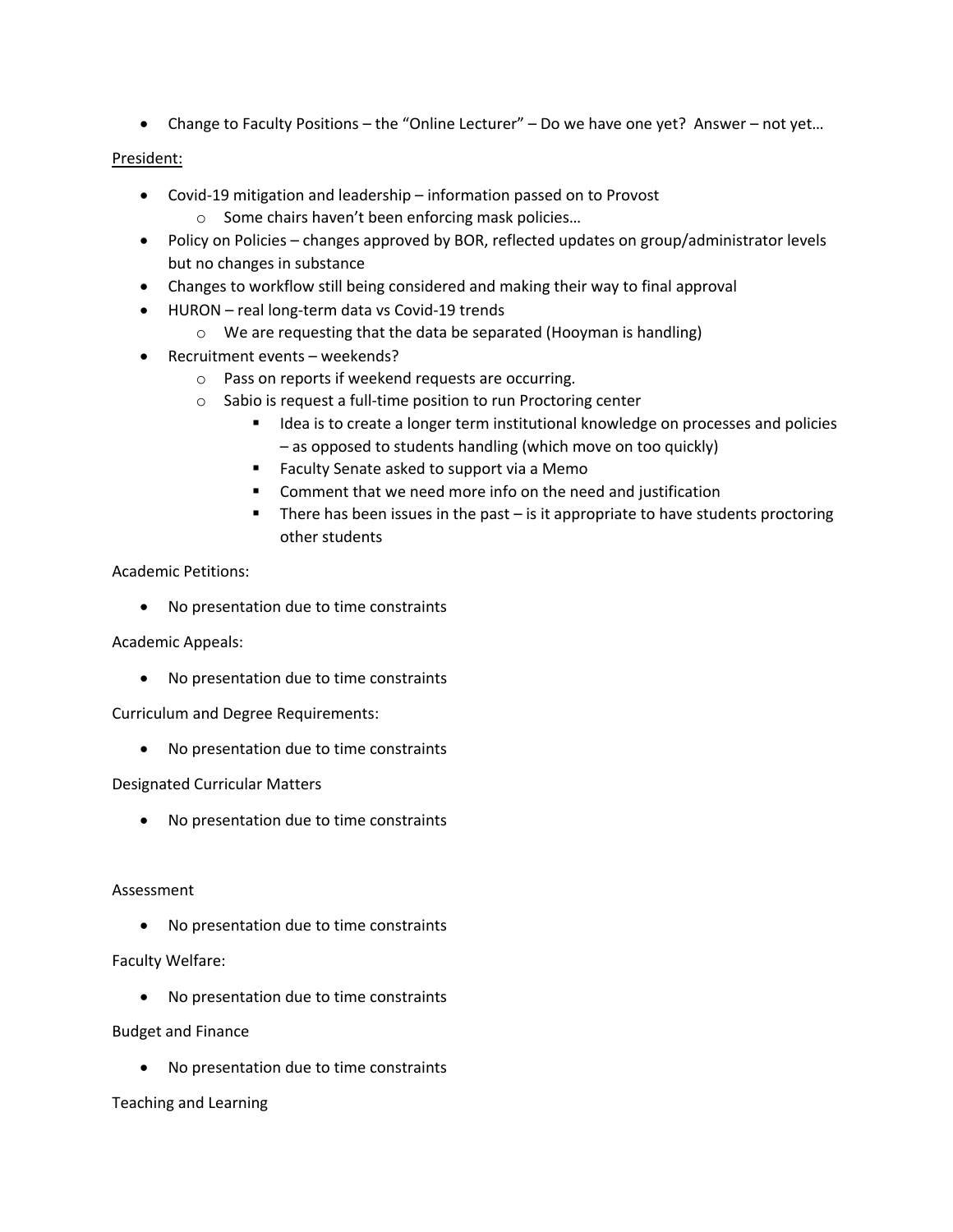• No presentation due to time constraints

# Legislative Committee

• No presentation due to time constraints

COTE, Grad Council, IRB, Animal Welfare, University Seminar

- No presentation due to time constraints
- *Note: Marcus McGee (Animal Welfare) has left the University (Taylor)*

# **Old Business**

• No presentation due to time constraints

## **New Business**

# Guest Speaker LT Cullin and Dr Gerald Wilmes

- Cases are increasing 235 cases (5 day basis) in Nodaway County Staff and supply chain issues.
- 447 (10 day basis) rate for Nodaway County (prior reporting)
- Faculty absenteeism is relatively low. Many departments are using a Hybrid model to cope with absences.
- Monitoring Facilities, IT, Maintenance, Reslife, etc. closely (Critical infrastructure) reporting as to operational status.
- Question about State AG position on mask mandates - we have received no direct guidance.
- How often is LT meeting with NW Leadership. Answer "regularly" (i.e., dodged the question)
- For students to avoid quarantine they must have Booster, now, as well as be asymptomatic if they are a close contact.
- Question on how to handle students who use home testing vs Medical professional? No guidance yet on how they will handle. Only 1/3 are getting tested at Wellness center.
- Comment from Senate on the variation on how reporting is happening some directly from student to instructor. Consider asking them to report to wellness… However, Wellness center is the standard – Faculty is not required to accommodate self-reported COVID-related absences
- The reporting chain for faculty with COVID is unclear the tracking mechanism may be underreporting cases – due to faculty only reporting to Dept chair – and the information stopping there.
- Dr. Wilmes was asked about whether Omicron will trend downwards by mid-Feb. Other countries are seeing 4 weeks from awareness to peak. No clear answer (unsusprisingly).

## Krista Barcus/Adam 2021 NW Employee Engagement Survey

- Slide deck on Employee Survey presented
- Role of Leader/Facilitator (Barcus)
	- Question as to who these people are... A: It is Faculty Senate?
	- Question as to where this information is? A number of senators did not get information – apparently it came from an outside source.